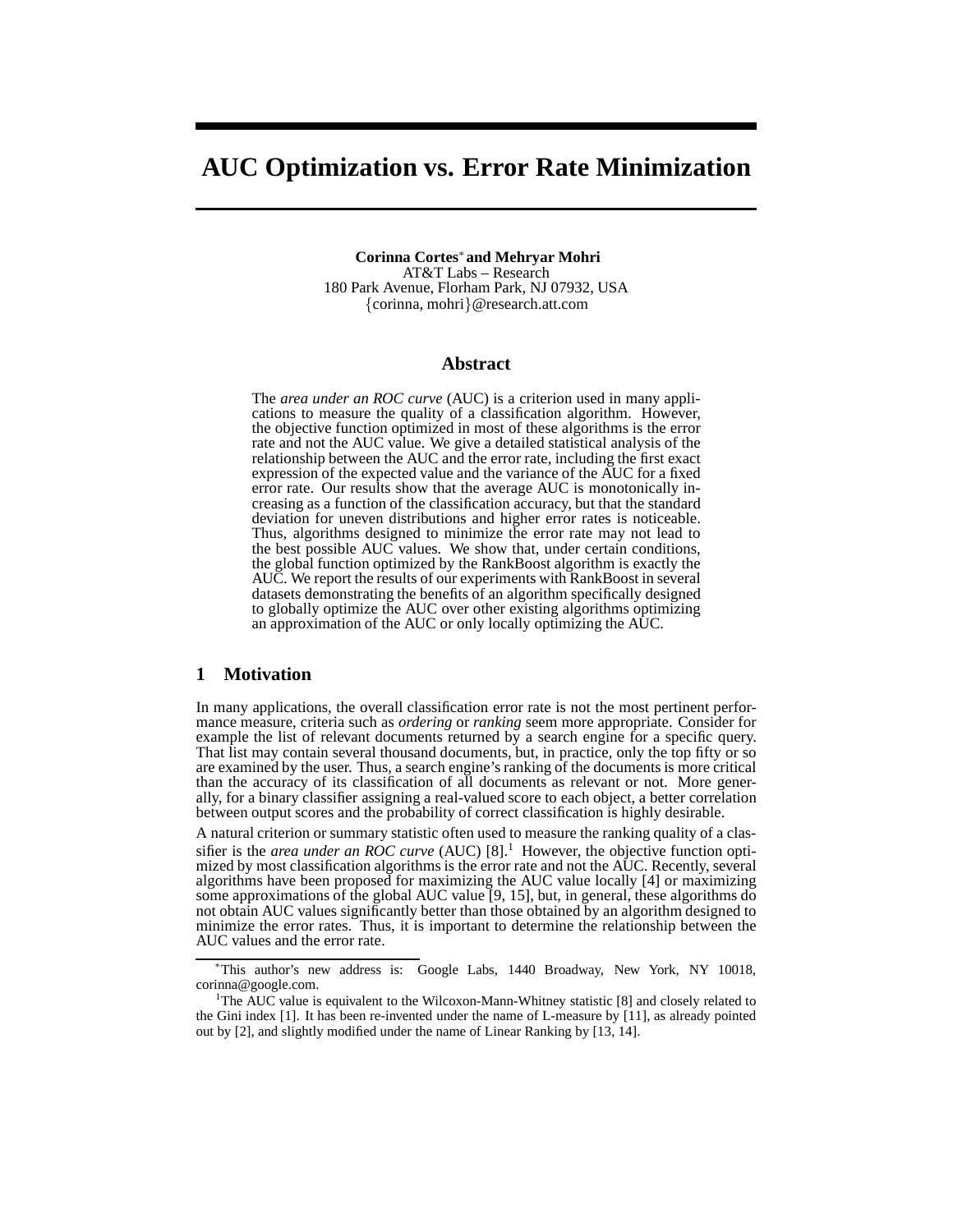

Figure 1: An example of ROC curve. The line connecting  $(0, 0)$  and  $(1, 1)$ , corresponding to random classification, is drawn for reference. The true positive (negative) rate is sometimes referred to as the *sensitivity* (resp. *specificity*) in this context.

In the following sections, we give a detailed statistical analysis of the relationship between the AUC and the error rate, including the first exact expression of the expected value and the variance of the AUC for a fixed error rate.<sup>2</sup> We show that, under certain conditions, the global function optimized by the RankBoost algorithm is exactly the AUC. We report the results of our experiments with RankBoost in several datasets and demonstrate the benefits of an algorithm specifically designed to globally optimize the AUC over other existing algorithms optimizing an approximation of the AUC or only locally optimizing the AUC.

## **2 Definition and properties of the AUC**

The *Receiver Operating Characteristics* (ROC) curves were originally developed in signal detection theory [3] in connection with radio signals, and have been used since then in many other applications, in particular for medical decision-making. Over the last few years, they have found increased interest in the machine learning and data mining communities for model evaluation and selection [12, 10, 4, 9, 15, 2].

The ROC curve for a binary classification problem plots the true positive rate as a function of the false positive rate. The points of the curve are obtained by sweeping the classification threshold from the most positive classification value to the most negative. For a fully random classification, the ROC curve is a straight line connecting the origin to  $(1, 1)$ . Any improvement over random classification results in an ROC curve at least partially above this straight line. Fig. (1) shows an example of ROC curve. The AUC is defined as the area under the ROC curve and is closely related to the ranking quality of the classification as shown more formally by Lemma 1 below.

Consider a binary classification task with  $m$  positive examples and  $n$  negative examples. We will assume that a classifier outputs a strictly ordered list for these examples and will denote by  $1_X$  the indicator function of a set X.

**Lemma 1 ([8])** Let c be a fixed classifier. Let  $x_1, \ldots, x_m$  be the output of c on the positive *examples and*  $y_1, \ldots, y_n$  *its output on the negative examples. Then, the AUC, A, associated to* c *is given by:*

$$
A = \frac{\sum_{i=1}^{m} \sum_{j=1}^{n} 1_{x_i > y_j}}{mn}
$$
 (1)

*that is the value of the* Wilcoxon-Mann-Whitney statistic *[8].*

*Proof.* The proof is based on the observation that the AUC value is exactly the probability  $P(X > Y)$  where X is the random variable corresponding to the distribution of the outputs for the positive examples and  $Y$  the one corresponding to the negative examples [7]. The Wilcoxon-Mann-Whitney statistic is clearly the expression of that probability in the discrete case, which proves the lemma [8]. П

Thus, the AUC can be viewed as a measure based on pairwise comparisons between classifications of the two classes. With a perfect ranking, all positive examples are ranked higher than the negative ones and  $A = 1$ . Any deviation from this ranking decreases the AUC.

 $2^2$ An attempt in that direction was made by [15], but, unfortunately, the authors' analysis and the result are both wrong.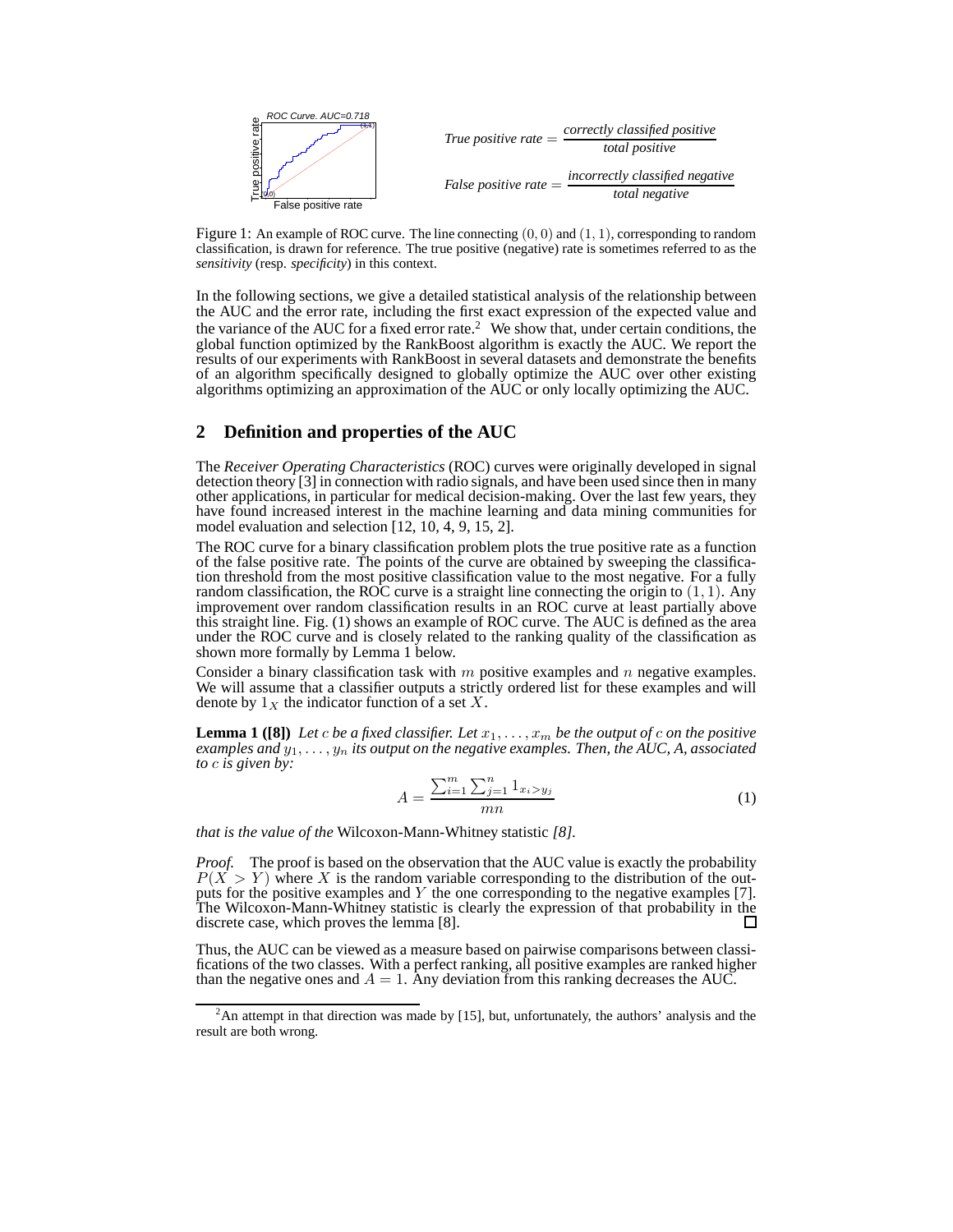| Threshold $\theta$        |                                                                |  |  |  |  |
|---------------------------|----------------------------------------------------------------|--|--|--|--|
| $k - x$ Positive examples | x Negative examples                                            |  |  |  |  |
|                           | $n - x$ Negative examples $\mid m - (k - x)$ Positive examples |  |  |  |  |

Figure 2: For a fixed number of errors k, there may be  $x, 0 \le x \le k$ , false negative examples.

## **3 The Expected Value of the AUC**

In this section, we compute *exactly* the expected value of the AUC over all classifications with a fixed number of errors and compare that to the error rate.

Different classifiers may have the same error rate but different AUC values. Indeed, for a given classification threshold  $\theta$ , an arbitrary reordering of the examples with outputs more than  $\theta$  clearly does not affect the error rate but leads to different AUC values. Similarly, one may reorder the examples with output less than  $\theta$  without changing the error rate.

Assume that the number of errors  $k$  is fixed. We wish to compute the average value of the AUC over all classifications with  $k$  errors. Our model is based on the simple assumption that all classifications or rankings with  $k$  errors are equiprobable. One could perhaps argue that errors are not necessarily evenly distributed, e.g., examples with very high or very low ranks are less likely to be errors, but we cannot justify such biases in general.

For a given classification, there may be  $x, 0 \le x \le k$ , false positive examples. Since the number of errors is fixed, there are  $k - x$  false negative examples. Figure 3 shows the corresponding configuration. The two regions of examples with classification outputs above and below the threshold are separated by a vertical line. For a given  $x$ , the computation of the AUC, A, as given by Eq. (1) can be divided into the following three parts:

$$
A = \frac{A_1 + A_2 + A_3}{mn}, \qquad \text{with} \tag{2}
$$

 $A_1$  = the sum over all pairs  $(x_i, y_j)$  with  $x_i$  and  $y_j$  in distinct regions;

 $A_2$  = the sum over all pairs  $(x_i, y_j)$  with  $x_i$  and  $y_j$  in the region above the threshold;

 $\overline{A_3}$  = the sum over all pairs  $(x_i, y_j)$  with  $x_i$  and  $y_j$  in the region below the threshold.

The first term,  $A_1$ , is easy to compute. Since there are  $(m - (k - x))$  positive examples above the threshold and  $n - x$  negative examples below the threshold,  $A_1$  is given by:

$$
A_1 = (m - (k - x))(n - x)
$$
\n(3)

To compute  $A_2$ , we can assign to each negative example above the threshold a position based on its classification rank. Let position one be the first position above the threshold and let  $\alpha_1 < \ldots < \alpha_x$  denote the positions in increasing order of the x negative examples in the region above the threshold. The total number of examples classified as positive is  $N = m - (k - x) + x$ . Thus, by definition of  $A_2$ ,

$$
A_2 = \sum_{i=1}^{x} (N - \alpha_i) - (x - i)
$$
 (4)

where the first term  $N - \alpha_i$  represents the number of examples ranked higher than the *i*th example and the second term  $\bar{x} - i$  discounts the number of negative examples incorrectly ranked higher than the *i*th example. Similarly, let  $\alpha'_1 < \ldots < \alpha'_{k-x}$  denote the positions of the  $k - x$  positive examples below the threshold, counting positions in reverse by starting from the threshold. Then,  $A_3$  is given by:

$$
A_3 = \sum_{j=1}^{x'} (N' - \alpha'_j) - (x' - j)
$$
 (5)

with  $N' = n - x + (k - x)$  and  $x' = k - x$ . Combining the expressions of  $A_1, A_2$ , and  $A_3$  leads to:

$$
A = \frac{A_1 + A_2 + A_3}{mn} = 1 + \frac{(k - 2x)^2 + k}{2mn} - \frac{\left(\sum_{i=1}^x \alpha_i + \sum_{j=1}^{x'} \alpha'_j\right)}{mn}
$$
(6)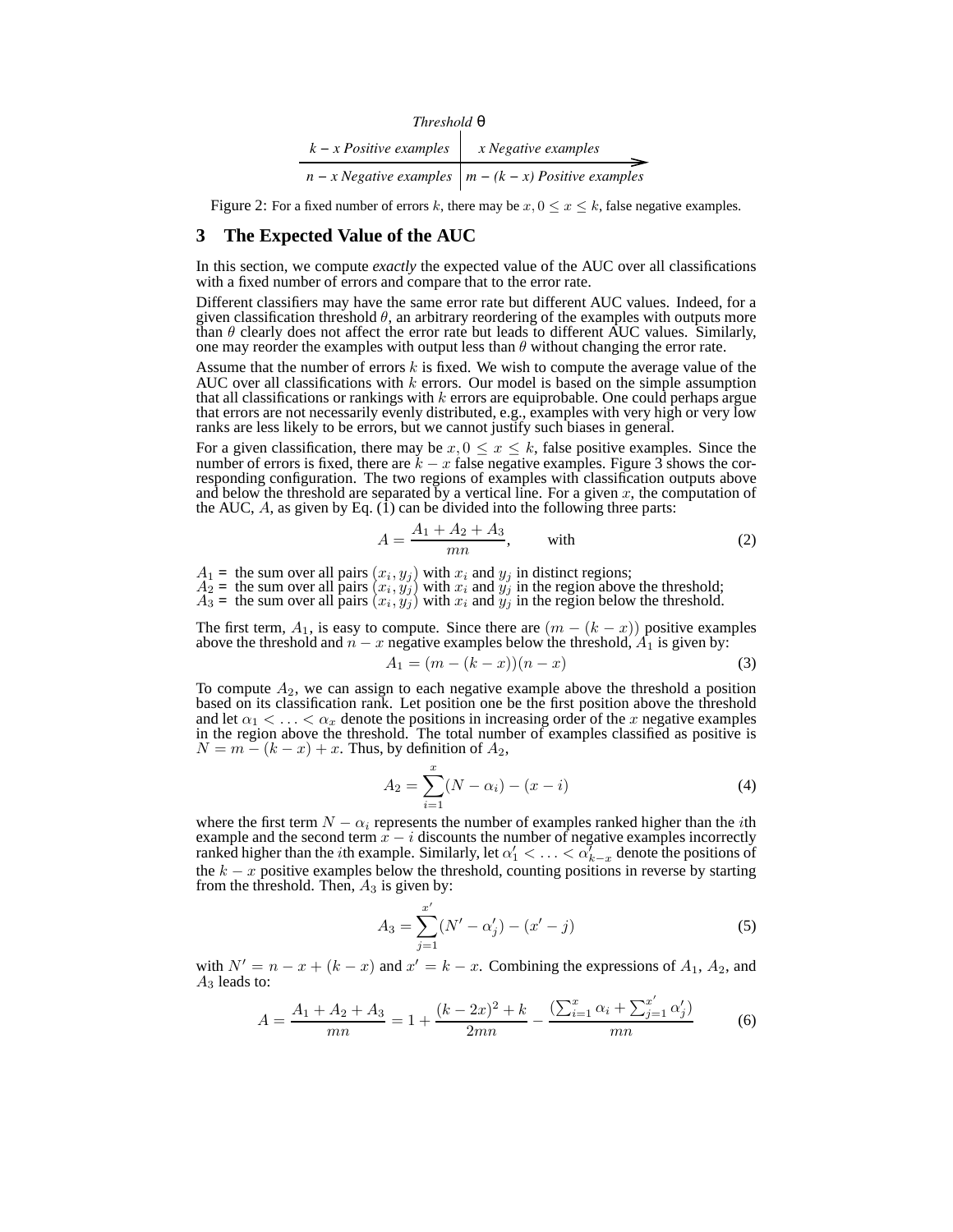**Lemma 2** *For a fixed* x*, the average value of the AUC* A *is given by:*

$$
\langle A \rangle_x = 1 - \frac{\frac{x}{n} + \frac{k - x}{m}}{2} \tag{7}
$$

*Proof.* The proof is based on the computation of the average values of  $\sum_{i=1}^{x} \alpha_i$  and  $\sum_{j=1}^{x'} \alpha'_j$  for a given x. We start by computing the average value  $\langle \alpha_i \rangle_x$  for a given  $i, 1 \le i \le x$ . Consider all the possible positions for  $\alpha_1 \dots \alpha_{i-1}$  and  $\alpha_{i+1} \dots \alpha_x$ , when the value of  $\alpha_i$  is fixed at say  $\alpha_i = l$ . We have  $i \leq l \leq N - (x - i)$  since there need to be at least  $i-1$  positions before  $\alpha_i$  and  $N-(x-i)$  above. There are  $l-1$  possible positions for  $\alpha_1 \ldots \alpha_{i-1}$  and  $N - l$  possible positions for  $\alpha_{i+1} \ldots \alpha_x$ . Since the total number of ways of choosing the x positions for  $\alpha_1 \dots \alpha_x$  out of N is  $\binom{N}{x}$ , the average value  $\langle \alpha_i \rangle_x$  is:

$$
\langle \alpha_i \rangle_x = \frac{\sum_{l=i}^{N-(x-i)} l {l-1 \choose i-1} {N-l \choose x-i}} {N \choose x} \tag{8}
$$

Thus,

$$
\langle \sum_{i=1}^{x} \alpha_i \rangle_x = \frac{\sum_{i=1}^{x} \sum_{l=i}^{N-(x-i)} l \binom{l-1}{i-1} \binom{N-l}{x-i}}{\binom{N}{x}} = \frac{\sum_{l=1}^{N} l \sum_{i=1}^{x} \binom{l-1}{i-1} \binom{N-l}{x-i}}{\binom{N}{x}}
$$
(9)

Using the classical identity:  $\sum_{p_1+p_2=p} {u \choose p_1} {v \choose p_2} = {u+v \choose p}$ , we can write:

$$
\langle \sum_{i=1}^{x} \alpha_i \rangle_x = \frac{\sum_{l=1}^{N} l {N-1 \choose x-1}}{{N \choose x}} = \frac{N(N+1)}{2} \frac{{N-1 \choose x-1}}{{N \choose x}} = \frac{x(N+1)}{2} \tag{10}
$$

Similarly, we have:

$$
\langle \sum_{j=1}^{x'} \alpha'_j \rangle_{x} = \frac{x'(N'+1)}{2} \tag{11}
$$

 $\Box$ 

Replacing  $\langle \sum_{i=1}^x \alpha_i \rangle_x$  and  $\langle \sum_{j=1}^{x'} \alpha'_j \rangle_x$  in Eq. (6) by the expressions given by Eq. (10) and Eq. (11) leads to:

$$
\langle A \rangle_x = 1 + \frac{(k - 2x)^2 + k - x(N + 1) - x'(N' + 1)}{2mn} = 1 - \frac{\frac{x}{n} + \frac{k - x}{m}}{2} \tag{12}
$$

which ends the proof of the lemma.

Note that Eq. (7) shows that the average AUC value for a given  $x$  is simply one minus the average of the accuracy rates for the positive and negative classes.

**Proposition 1** *Assume that a binary classification task with* m *positive examples and* n *negative examples is given. Then, the expected value of the AUC* A *over all classifications with* k *errors is given by:*

$$
\langle A \rangle = 1 - \frac{k}{m+n} - \frac{(n-m)^2(m+n+1)}{4mn} \left( \frac{k}{m+n} - \frac{\sum_{x=0}^{k-1} \binom{m+n}{x}}{\sum_{x=0}^{k} \binom{m+n+1}{x}} \right) \tag{13}
$$

*Proof.* Lemma 2 gives the average value of the AUC for a fixed value of x. To compute the average over all possible values of  $x$ , we need to weight the expression of Eq. (7) with the total number of possible classifications for a given x. There are  $\binom{N}{x}$  possible ways of choosing the positions of the x misclassified negative examples, and similarly  $\binom{N'}{x'}$  possible ways of choosing the positions of the  $x' = k - x$  misclassified positive examples. Thus, in view of Lemma 2, the average AUC is given by:

$$
\langle A \rangle = \frac{\sum_{x=0}^{k} {N \choose x} {N' \choose x'} (1 - \frac{x + k - x}{2})}{\sum_{x=0}^{k} {N \choose x} {N' \choose x'}} \tag{14}
$$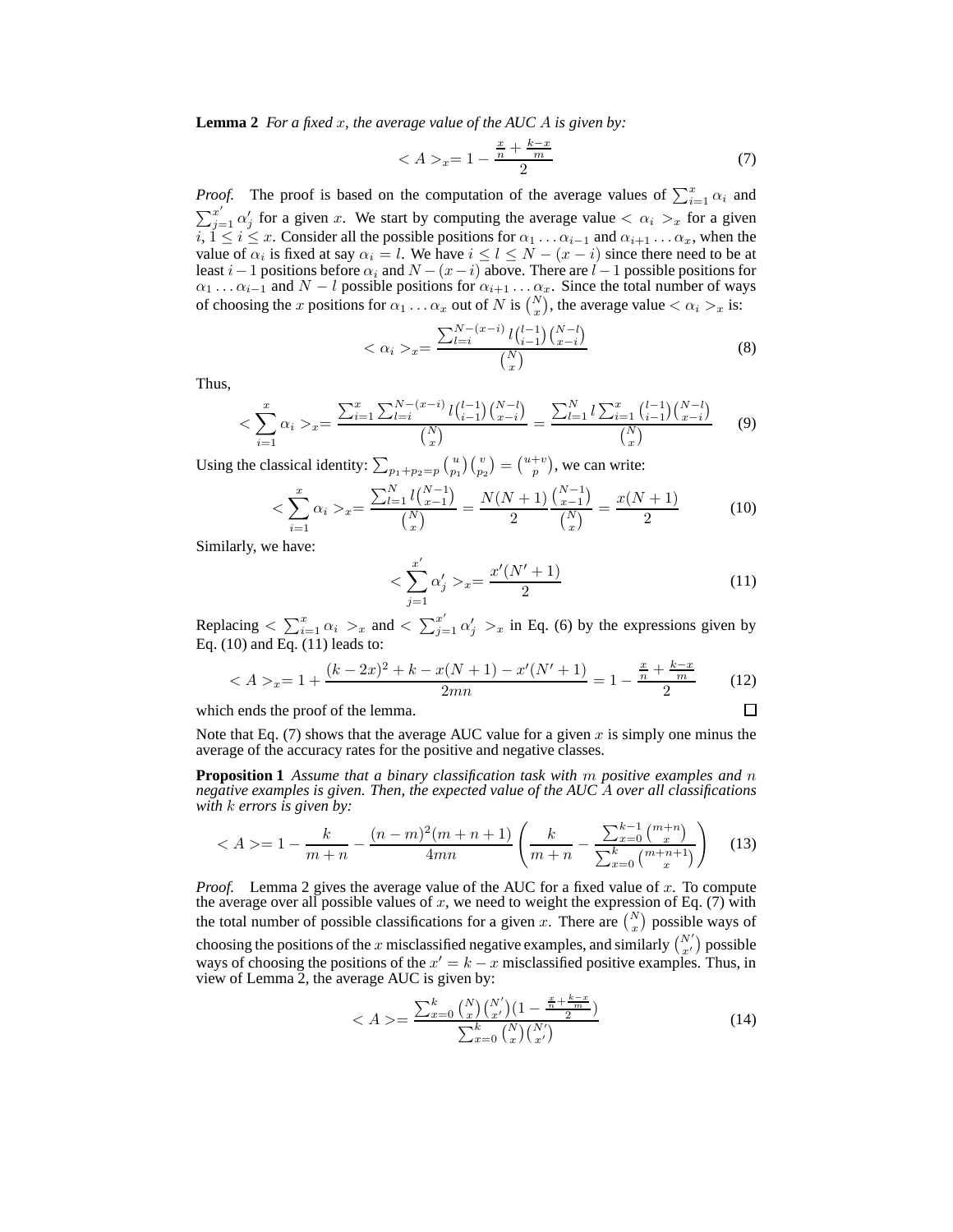

Figure 3: Mean (left) and relative standard deviation (right) of the AUC as a function of the error rate. Each curve corresponds to a fixed ratio of  $r = n/(n + m)$ . The average AUC value monotonically increases with the accuracy. For  $n = m$ , as for the top curve in the left plot, the average AUC coincides with the accuracy. The standard deviation decreases with the accuracy, and the lowest curve corresponds to  $n = m$ .

This expression can be simplified into Eq.  $(13)^3$  using the following novel identities:

$$
\sum_{x=0}^{k} \binom{N}{x} \binom{N'}{x'} = \sum_{x=0}^{k} \binom{n+m+1}{x}
$$
\n(15)

$$
\sum_{x=0}^{k} x \binom{N}{x} \binom{N'}{x'} = \sum_{x=0}^{k} \frac{(k-x)(m-n)+k}{2} \binom{n+m+1}{x}
$$
(16)

that we obtained by using Zeilberger's algorithm<sup>4</sup> and numerous combinatorial 'tricks'.

From the expression of Eq. (13), it is clear that the average AUC value is identical to the accuracy of the classifier only for even distributions ( $n = m$ ). For  $n \neq m$ , the expected value of the AUC is a monotonic function of the accuracy, see Fig. (3)(left). For a fixed ratio of  $n/(n+m)$ , the curves are obtained by increasing the accuracy from  $n/(n+m)$ to 1. The average AUC varies monotonically in the range of accuracy between 0.5 and 1.0. In other words, on average, there seems nothing to be gained in designing specific learning algorithms for maximizing the AUC: a classification algorithm minimizing the error rate also optimizes the AUC. However, this only holds for the average AUC. Indeed, we will show in the next section that the variance of the AUC value is not null for any ratio  $n/(n + m)$  when  $k \neq 0$ .

## **4 The Variance of the AUC**

Let  $D = mn + \frac{(k-2x)^2 + k}{2}$  $\frac{x^{2}+k}{2}$ ,  $a = \sum_{i=1}^{x} \alpha_i$ ,  $a' = \sum_{j=1}^{x'} \alpha'_j$ , and  $\alpha = a + a'$ . Then, by Eq. (6),  $mnA = D - \alpha$ . Thus, the variance of the AUC,  $\sigma^2(A)$ , is given by:

$$
(mn)^{2} \sigma^{2}(A) = \langle (D - \alpha)^{2} - (\langle D \rangle - \langle \alpha \rangle)^{2} \rangle
$$
  
=  $\langle D^{2} \rangle - \langle D \rangle^{2} + \langle \alpha^{2} \rangle - \langle \alpha \rangle^{2} - 2(\langle \alpha D \rangle - \langle \alpha \rangle \langle D \rangle)$  (17)

As before, to compute the average of a term  $X$  over all classifications, we can first determine its average  $\langle X \rangle_x$  for a fixed x, and then use the function F defined by:

$$
F(Y) = \frac{\sum_{x=0}^{k} {N \choose x} {N' \choose x'}}{\sum_{x=0}^{k} {N \choose x} {N' \choose x'}} \tag{18}
$$

and  $\langle X \rangle = F(\langle X \rangle_x)$ . A crucial step in computing the exact value of the variance of the AUC is to determine the value of the terms of the type  $\langle a^2 \rangle_{x} = \langle (\sum_{i=1}^x \alpha_i)^2 \rangle_{x}$ .

 $3$ An essential difference between Eq. (14) and the expression given by [15] is the weighting by the number of configurations. The authors' analysis leads them to the conclusion that the average AUC is identical to the accuracy for all ratios  $n/(n + m)$ , which is false.

<sup>&</sup>lt;sup>4</sup>We thank Neil Sloane for having pointed us to Zeilberger's algorithm and Maple package.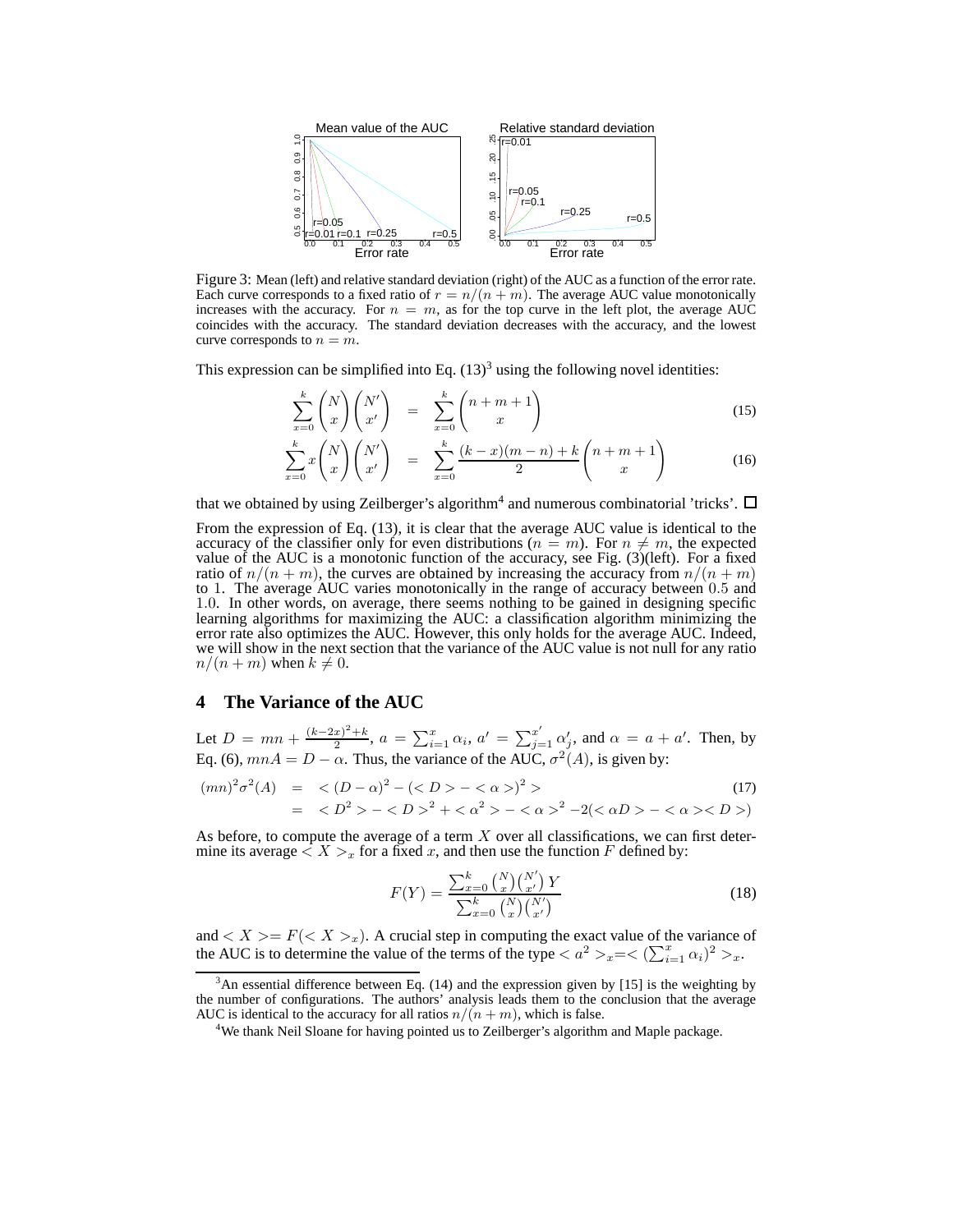**Lemma 3** *For a fixed x, the average of*  $(\sum_{i=1}^{x} \alpha_i)^2$  *is given by:* 

$$
\langle a^2 \rangle_x = \frac{x(N+1)}{12} (3Nx + 2x + N) \tag{19}
$$

*Proof.* By definition of  $a,  $a^2 >_x = b + 2c$  with:$ 

$$
b = \sum_{i=1}^{x} \alpha_i^2 >_{x} \qquad c = \sum_{1 \le i < j \le x}^{x} \alpha_i \alpha_j >_{x} \tag{20}
$$

Reasoning as in the proof of Lemma 2, we can obtain:

$$
b = \frac{\sum_{i=1}^{x} \sum_{l=i}^{N-(x-i)} l^2 {l-1 \choose i-1} {N-l \choose x-i}}{{N \choose x}} = \sum_{l=1}^{N} l^2 \frac{{N-1 \choose x-1}}{{N \choose x}} = \frac{(N+1)(2N+1)x}{6}
$$
(21)

To compute c, we start by computing the average value of  $\langle \alpha_i \alpha_j \rangle_x$ , for a given pair  $(i, j)$ with  $i < j$ . As in the proof of Lemma 2, consider all the possible positions of  $\alpha_1 \dots \alpha_{i-1}$ ,  $\alpha_{i+1} \dots \alpha_{j-1}$ , and  $\alpha_{j+1} \dots \alpha_x$  when  $\alpha_i$  is fixed at  $\alpha_i = l$ , and  $\alpha_j$  is fixed at  $\alpha_j = l'$ . There are  $l-1$  possible positions for the  $\alpha_1 \dots \alpha_{i-1}$ ,  $l'-l-1$  possible positions for  $\alpha_{i+1} \dots \alpha_{j-1}$ , and  $N - l'$  possible positions for  $\alpha_{j+1} \dots \alpha_x$ . Thus, we have:

$$
\langle \alpha_i \alpha_j \rangle_{x} = \frac{\sum_{i \le l < l' \le N - (x - j)} l l' \binom{l - 1}{i - 1} \binom{l' - l - 1}{j - i - 1} \binom{N - l'}{x - j}}{\binom{N}{x}}
$$
\n(22)

and

$$
c = \frac{\sum_{l < l'} l l' \sum_{m_1 + m_2 + m_3 = x - 2} \binom{l-1}{m_1} \binom{l'-l-1}{m_2} \binom{N-l'}{m_3}}{\binom{N}{x}} \tag{23}
$$

Using the identity  $\sum_{m_1+m_2+m_3=x-2} {l-1 \choose m_1}$  $\binom{l-1}{m_1}\binom{l'-l-1}{m_2}$  $\binom{l-1}{m_2}$   $\binom{N-l'}{m_3}$  $\binom{N-l'}{m_3} = \binom{N-2}{x-2}$ , we obtain:

$$
c = \frac{(N+1)(3N+2)x(x-1)}{24}
$$
 (24)  
(24) leads to Eq. (19).

Combining Eq. (21) and Eq. (24) leads to Eq. (19).

**Proposition 2** *Assume that a binary classification task with* m *positive examples and* n *negative examples is given. Then, the variance of the AUC* A *over all classifications with* k *errors is given by:*

$$
\sigma^{2}(A) = F((1 - \frac{\frac{x}{n} + \frac{k-x}{m}}{2})^{2}) - F((1 - \frac{\frac{x}{n} + \frac{k-x}{m}}{2}))^{2} +
$$
  
\n
$$
F(\frac{mx^{2} + n(k-x)^{2} + (m(m+1)x + n(n+1)(k-x)) - 2x(k-x)(m+n+1)}{10^{-2} - 3}
$$
\n(25)

 $12m^2n^2$ 

*Proof.* Eq. (18) can be developed and expressed in terms of  $F$ ,  $D$ ,  $a$ , and  $a'$ :

$$
(mn)^{2} \sigma^{2}(A) = F([D - \langle a + a' >_{x}]^{2}) - F(D - \langle a + a' >_{x} \rangle^{2} + F(\langle a^{2} >_{x} - \langle a >_{x}^{2} \rangle) + F(\langle a^{2} >_{x} - \langle a' >_{x}^{2} \rangle))
$$
(26)

The expressions for  $\langle a \rangle_x$  and  $\langle a' \rangle_x$  were given in the proof of Lemma 2, and that of  $\langle a^2 \rangle_x$  by Lemma 3. The following formula can be obtained in a similar way:  $\langle a'^2 \rangle_x = \frac{x'(N'+1)}{12} (3N'x' + 2x' + N')$ . Replacing these expressions in Eq. (26) and further simplifications give exactly Eq. (25) and prove the proposition.

The expression of the variance is illustrated by Fig. (3)(right) which shows the value of one standard deviation of the AUC divided by the corresponding mean value of the AUC. This figure is parallel to the one showing the mean of the  $AUC$  (Fig. (3)(left)). Each line is obtained by fixing the ratio  $n/(n + m)$  and varying the number of errors from 1 to the size of the smallest class. The more uneven class distributions have the highest variance, the variance increases with the number of errors. These observations contradict the inexact claim of [15] that the variance is zero for all error rates with even distributions  $n = m$ . In Fig. (3)(right), the even distribution  $n = m$  corresponds to the lowest dashed line.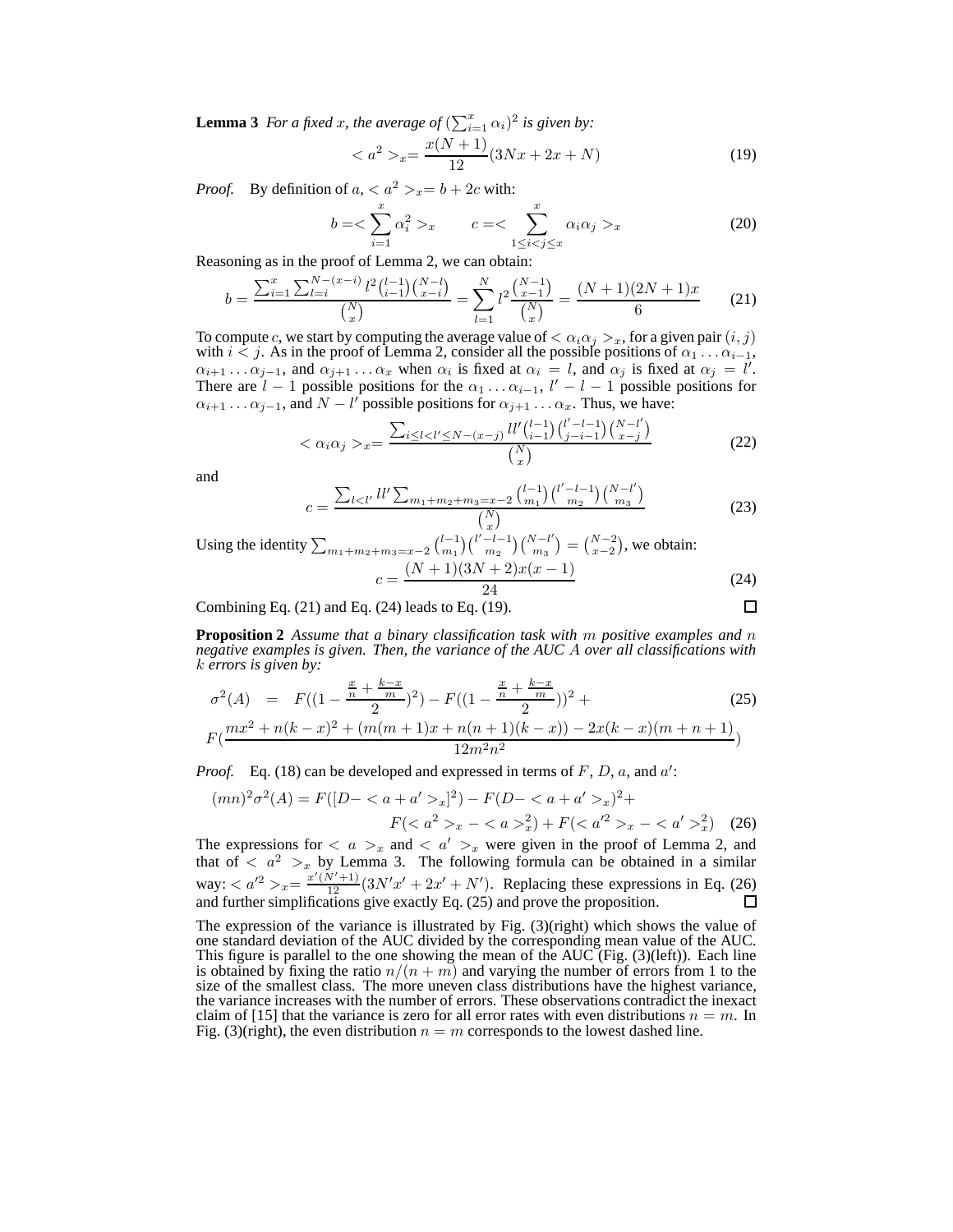| Dataset       | Size | # of  | $\frac{n}{n+m}$ | AUCsplit[4]     |                 | RankBoost       |                |
|---------------|------|-------|-----------------|-----------------|-----------------|-----------------|----------------|
|               |      | Attr. | (% )            | Accuracy (%)    | AUC(%)          | Accuracy (%)    | AUC(%)         |
| Breast-Wpbc   | 194  | 33    | 23.7            | $69.5 \pm 10.6$ | $59.3 \pm 16.2$ | $65.5 \pm 13.8$ | $80.4 \pm 8.0$ |
| Credit        | 653  | 15    | 45.3            |                 |                 | $81.0 \pm 7.4$  | $94.5 \pm 2.9$ |
| Ionosphere    | 351  | 34    | 35.9            | $89.6 \pm 5.0$  | $89.7 \pm 6.7$  | $83.6 \pm 10.9$ | $98.0 \pm 3.3$ |
| Pima          | 768  | 8     | 34.9            | $72.5 \pm 5.1$  | $76.7 \pm 6.0$  | $69.7 \pm 7.6$  | $84.8 \pm 6.5$ |
| <b>SPECTF</b> | 269  | 43    | 20.4            |                 |                 | 67.3            | 93.4           |
| Page-blocks   | 5473 | 10    | 10.2            | $96.8 \pm 0.2$  | $95.1 \pm 6.9$  | $92.0 \pm 2.5$  | $98.5 \pm 1.5$ |
| Yeast (CYT)   | 1484 | 8     | 31.2            | $71.1 \pm 3.6$  | $73.3 \pm 4.0$  | $45.3 \pm 3.8$  | $78.5 \pm 3.0$ |

Table 1: Accuracy and AUC values for several datasets from the UC Irvine repository. The values for RankBoost are obtained by 10-fold cross-validation. The values for AUCsplit are from [4].

#### **5 Experimental Results**

Proposition 2 above demonstrates that, for uneven distributions, classifiers with the same fixed (low) accuracy exhibit noticeably different AUC values. This motivates the use of algorithms directly optimizing the AUC rather than doing so indirectly via minimizing the error rate. Under certain conditions, RankBoost [5] can be viewed exactly as an algorithm optimizing the AUC. In this section, we make the connection between RankBoost and AUC optimization, and compare the performance of RankBoost to two recent algorithms proposed for optimizing an approximation [15] or locally optimizing the AUC [4].

The objective of RankBoost is to produce a ranking that minimizes the number of incorrectly ordered pairs of examples, possibly with different costs assigned to the mis-rankings. When the examples to be ranked are simply two disjoint sets, the objective function minimized by RankBoost is

rloss = 
$$
\sum_{i=1}^{m} \sum_{j=1}^{n} \frac{1}{m} \frac{1}{n} 1_{x_i \le y_j}
$$
 (27)

which is exactly one minus the Wilcoxon-Mann-Whitney statistic. Thus, by Lemma 1, the objective function maximized by RankBoost coincides with the AUC.

RankBoost's optimization is based on combining a number of weak rankings. For our experiments, we chose as weak rankings threshold rankers with the range  $\{0, 1\}$ , similar to the boosted stumps often used by AdaBoost [6]. We used the so-called *Third Method* of RankBoost for selecting the best weak ranker. According to this method, at each step, the weak threshold ranker is selected so as to maximize the AUC of the weighted distribution. Thus, with this method, the global objective of obtaining the best AUC is obtained by selecting the weak ranking with the best AUC at each step.

Furthermore, the RankBoost algorithm maintains a perfect 50-50% distribution of the weights on the positive and negative examples. By Proposition 1, for even distributions, the mean of the AUC is identical to the classification accuracy. For threshold rankers like step functions, or stumps, there is no variance of the AUC, so the mean of the AUC is equal to the observed AUC. That is, instead of viewing RankBoost as selecting the weak ranker with the best weighted AUC value, one can view it as selecting the weak ranker with the lowest weighted error rate. This is similar to the choice of the best weak learner for boosted stumps in AdaBoost. So, for stumps, AdaBoost and RankBoost differ only in the updating scheme of the weights: RankBoost updates the positive examples differently from the negative ones, while AdaBoost uses one common scheme for the two groups.

Our experimental results corroborate the observation that RankBoost is an algorithm optimizing the AUC. RankBoost based on boosted stumps obtains AUC values that are substantially better than those reported in the literature for algorithms designed to locally or approximately optimize the AUC. Table 1 compares the results of RankBoost on a number of datasets from the UC Irvine repository to the results reported by [4]. The results for RankBoost are obtained by 10-fold cross-validation. For RankBoost, the accuracy and the best AUC values reported on each line of the table correspond to the same boosting step.

RankBoost consistently outperforms AUCsplit in a comparison based on AUC values, even for the datasets such as Breast-Wpbc and Pima where the two algorithms obtain similar accuracies. The table also lists results for the UC Irvine Credit Approval and SPECTF heart dataset, for which the authors of [15] report results corresponding to their AUC optimization algorithms. The AUC values reported by [15] are no better than 92.5% for the Credit